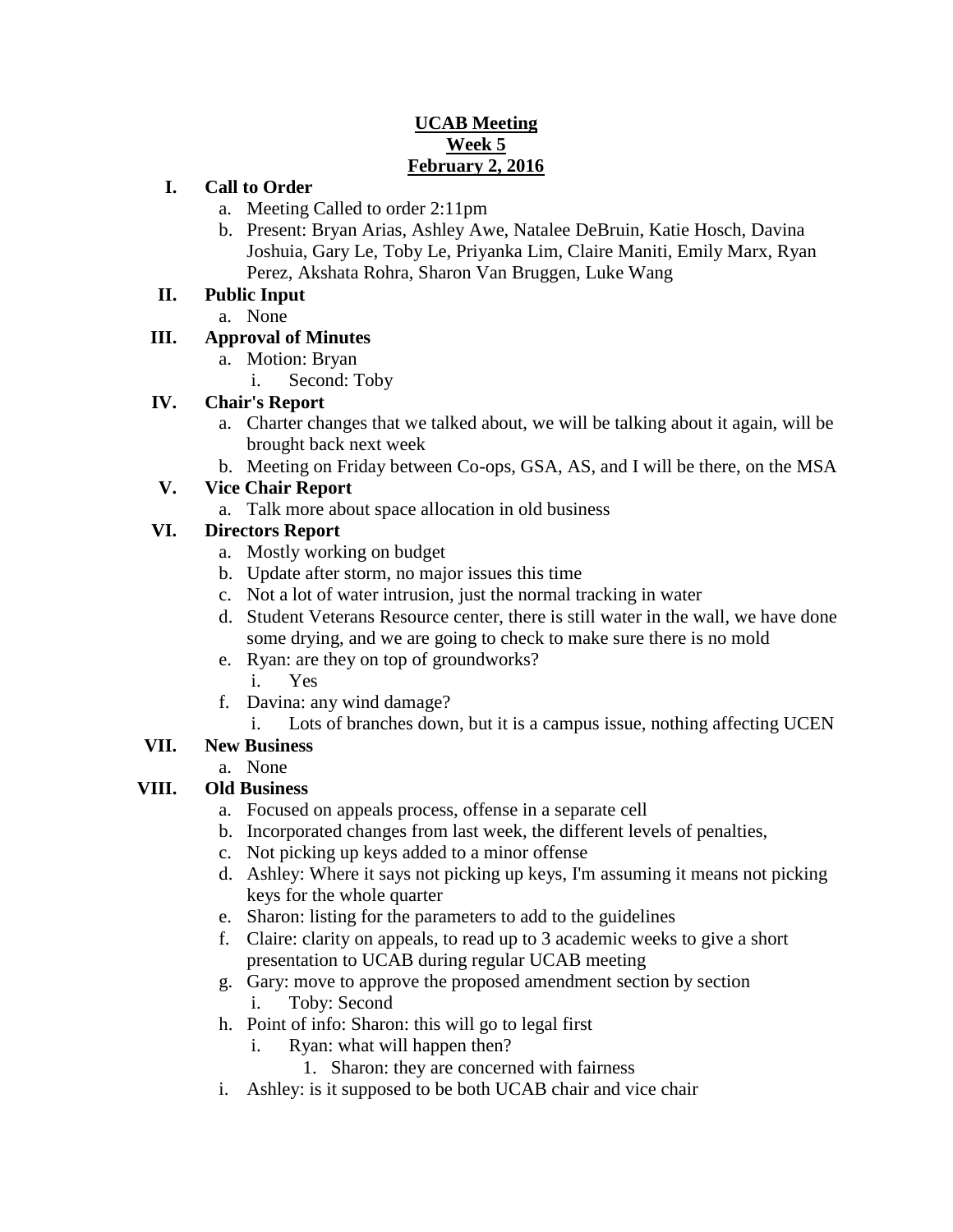- i. Luke: adjusted to and
- ii. Claire: both would keep a better
- j. Date Registered as a Student Organization
	- i. Luke: 4+ years 4 points max
	- ii. Ashley: didn't have something above an amount
	- iii. Motion: Gary
		- 1. Second: Ryan
- k. Org Size
	- i. Not considered relevant anymore
	- ii. Bryan: still give the number correct? 1. yes
	- iii. Move: Toby
		- 1. Second: Ashley
- l. Active member
	- i. Number of active members, defined by attendance, honor system
	- ii. Motion: Gary
		- 1. Second: Natalee
- m. Meeting with student orgs per academic year
	- i. Max 5 points for 15+ meetings per year
	- ii. Ryan: meetings include events?
		- 1. Luke: no, just meetings
	- iii. Claire: recommendation to clarify heading
		- 1. Luke: open to recommendations, didn't want to just say GBMs
	- iv. Claire; to say meetings including student org members
	- v. Bryan: sounds a little weird,
	- vi. Ashley: meetings of
	- vii. Gary: sounds exclusive to those not actually in the org
	- viii. Emily: student organizations meetings in the academic year
	- ix. Motion: Ryan
		- 1. Second: toby
- n. Primary Space Use
	- i. Deemed irrelevant from old system
	- ii. Motion: Bryan
		- 1. Second: Toby
- o. Number of events
	- i. Smaller events get 1 point, up to 5 points for 400+ people per event, bc largest size ballroom
	- ii. Emily: moving this under the student orgs meeting, so that they are right next to each other
	- iii. Emily: application include the criteria for judging
		- 1. Luke: doesn't say specifics, but there is a general paragraph for what we are going to look at
		- 2. Gary: they don't see the actual point values
	- iv. Motion: toby
		- 1. Second: Akshata
	- v. Sharon: criteria self-reported, can any of it be certified?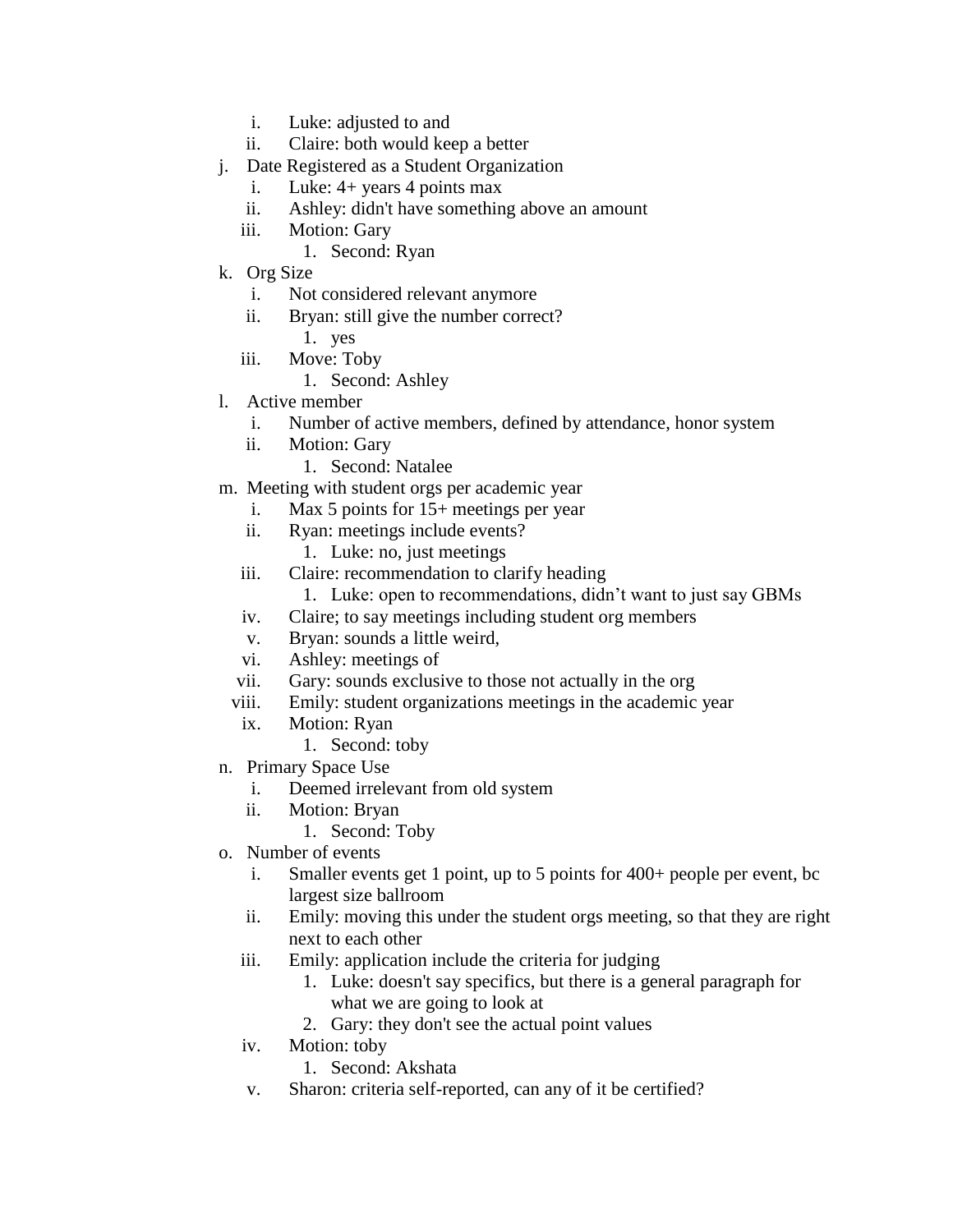- 1. Luke: didn't find it fair or necessary
- vi. Ryan: reservation for meeting rooms
	- 1. Gary: off campus orgs, and we can't keep track of it
- p. Penalties
	- i. UCAB space allocation committee will be conducting 2 announced checks
	- ii. Priyanka: principle member spelled incorrectly, principal
	- iii. Ashley: plural spaces and offices
	- iv. Ryan: when people file complaint and reports do you check it? 1. yes
	- v. Motion: Ryan
		- 1. Second: Toby
- q. Minor offenses
	- Include: perishables, noise complaints, and preventing other student orgs to using shared space. 2 points per quarter and 5 per year for cancelation of space
	- ii. Claire: why does it said and versus or?
		- 1. Luke: for the larger items, as long as they are not prohibiting anyone's space
	- iii. Davina: what if they are using someone else's space?
		- 1. Luke: there is some empty space, or in front of the shelf for bigger items
	- iv. Sharon: okay to use more space than you are allotted as long as they are not blocking other space?
	- v. Claire: certain larger items that simply don't fit? Like the big heads?
		- 1. Luke: yes, big things like costumes, Greek letters, won't fit on shelves
	- vi. Ashley: one round, change to cycle of space allocation
	- vii. Motion: Ashley
		- 1. Second: Toby
	- viii. Object for question: Gary: how are we addressing a fire hazard?
		- 1. Luke: usually too close to the ceiling, and it is in the UCEN policy, blocking sprinkler
		- 2. Ashley: add presenting a fire hazard to the minor offenses
		- 3. Claire: add to first bullet point, at the end of the first point
		- 4. Sharon: there will be a spot in the guidelines, student orgs must follow the UCEN policy guidelines
		- 5. Emily: use a disjunction to say or presenting a fire hazard
		- 6. Gary: withdraw objection
- r. Major Offenses
	- i. Illegal and dangerous things result in immediate termination
	- ii. Gary: offenses in 2 calendar years, need clarification
	- iii. Bryan: clarify with the cycles since we clarified that earlier
	- iv. Ashley: use or storage instead of and. Make it parallel throughout each point
	- v. Emily: reviewing the use of stage policy, consistent with the penalties list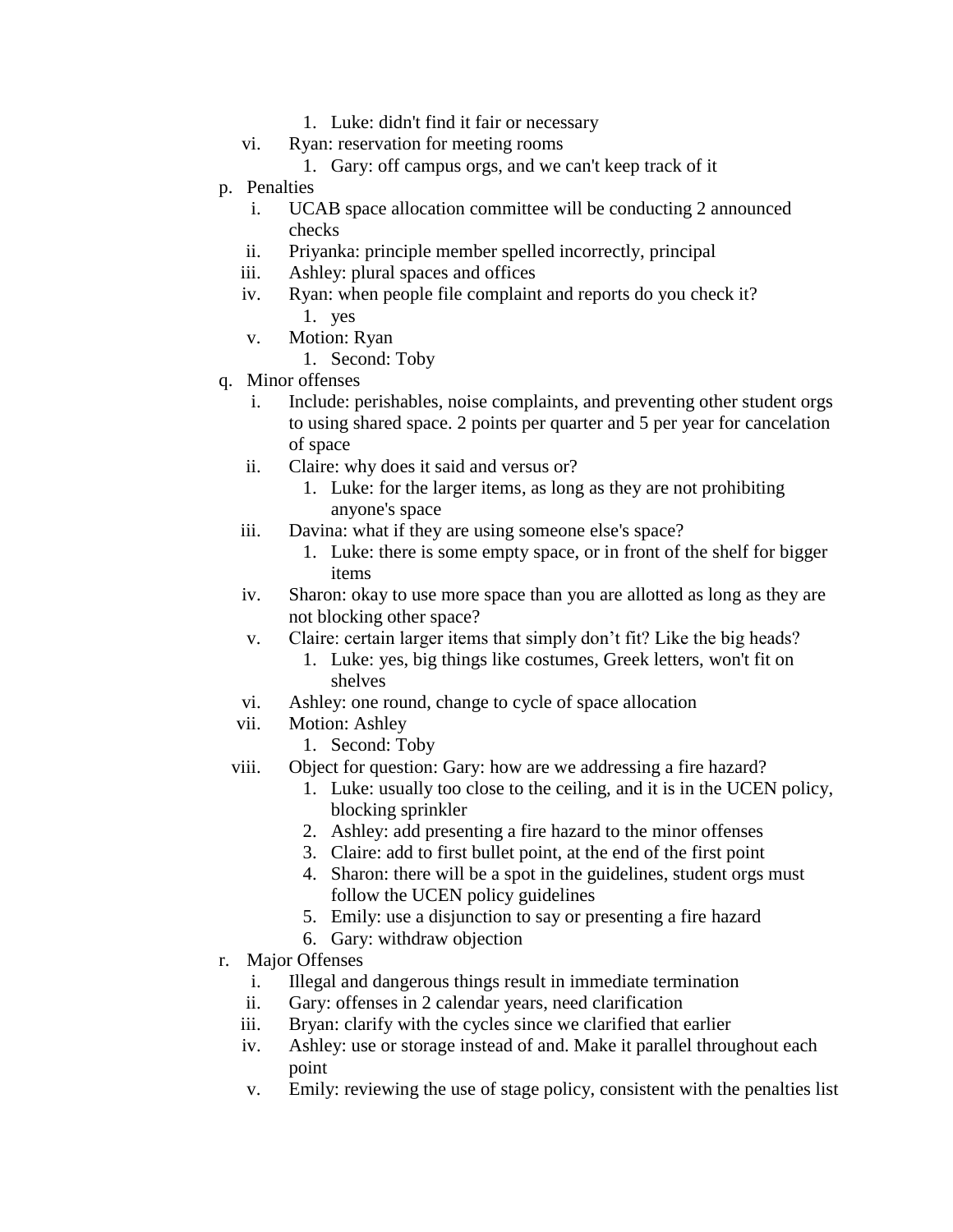- . Gary: building policy was looked over, tried to align it with illegal and things you can't have at the university and we wanted to punish the org as a whole
- i. Gary: 2 calendar years, what does it actually mean, and is it consecutive after they get kicked out, or is it the cycles
	- 1. Luke: for 2 academic years
- ii. Claire: recommendation to strike the second point, adding 2 years to one additional violation
- iii. Sharon: lose it this year, and you are not able to apply the following year
- iv. Gary: we want the entire org to cycle out first, because that is about 6 years of committing major offenses. Change to the next two cycles space allocation in which they are assigned a space.
- v. Gary: do we want to continue the calendar year suspensions or change it to cycles of space allocation to be consistent.
- vi. Claire: suspension of allocation for that student org for the duration of, added before the cycles of space allocation
- vii. Gary: approve
	- 1. Second: Natalee
- viii. Objection: Emily: take a look at the other document, look at this back next week
	- 1. Sharon: keep penalties here and send out the criteria to legal council
	- ix. Luke: hold off on approving major offenses
	- x. Gary: We should still talk about the appeals
- s. Appeals
	- i. Minor or major offense, file through the UCAB chair and vice chair, come to UCAB meeting to present within 3 weeks of report
	- ii. Motion: Bryan
	- iii. Sharon: appeal process and the 3 weeks, it applies to both minor and major offenses, show that you will immediately loose the right to use the space in the middle of the 3 weeks.
	- iv. Claire: must vacate space immediately but will have the chance to appeal
	- v. Gary: the space in question will remain open or on hold until the appeal has been decided
	- vi. Claire: remain vacant until the appeal has been decided
	- vii. Motion: Gary
		- 1. Second: toby
- t. Luke: all approved except for major offenses, based on the UCEN space usage policy
- u. Luke: space allocation will be this Thursday again

# **IX. Member Reports**

a. None

# **X. Open Forum**

a. Gary: random ideas, look at other student unions that we could see maybe to add